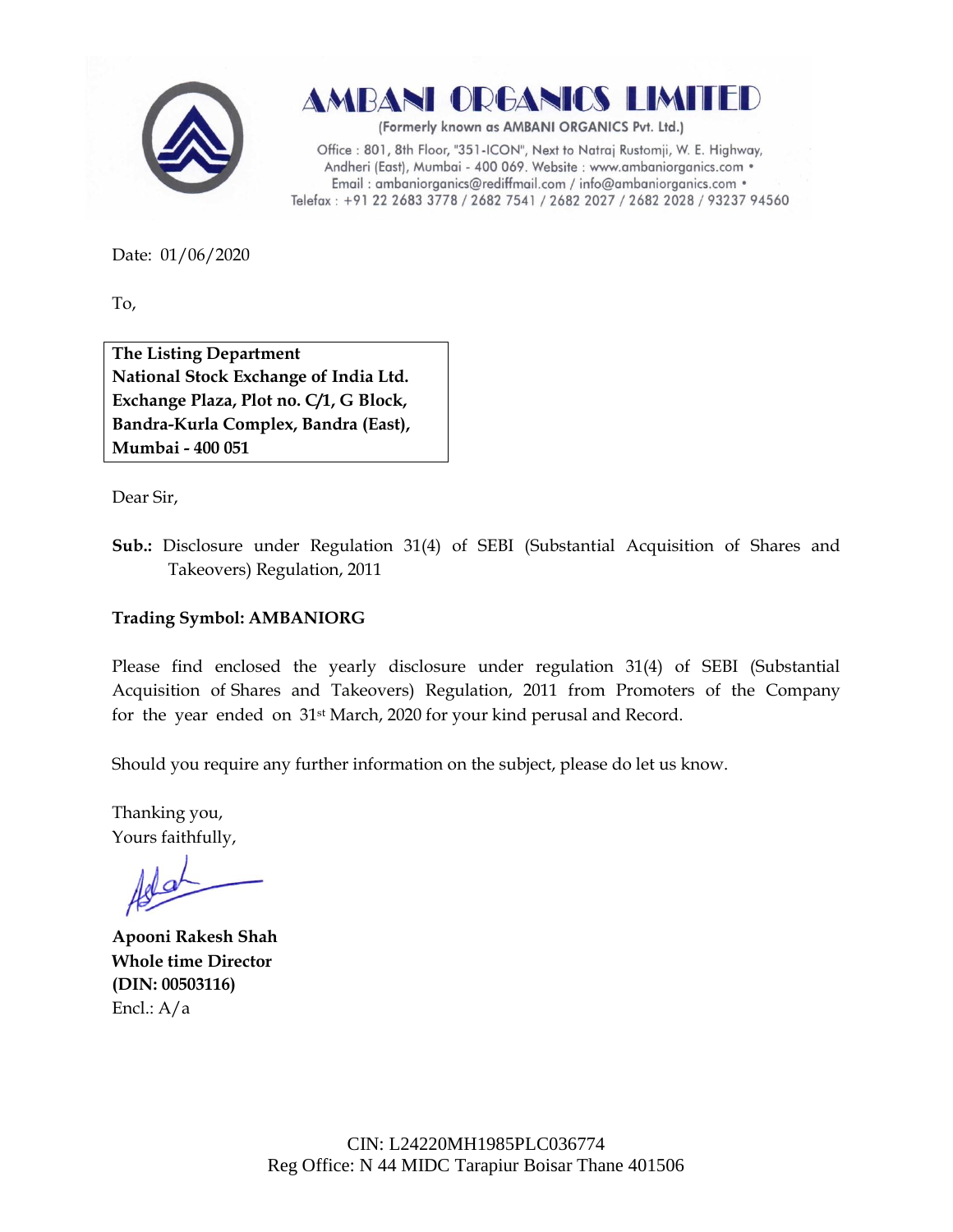To, The Listing Department National Stock Exchange of India Ltd. Exchange Plaza, Plot no. C/1, G Block, Bandra-Kurla Complex, Bandra (East), Mumbai - 400 051

# **Sub: Disclosures under Regulation 31(4) of SEBI (Substantial Acquisition of Shares & Takeovers) Regulations, 2011**

## **Trading Symbol: AMBANIORG**

Dear Sir/Madam,

Pursuant to the provision of the Regulation 31(4) of SEBI (Substantial Acquisition of Shares & Takeovers) Regulations, 2011, I hereby declare that I hold total of **3364721** shares of M/s. Ambani Organics Limited as on March 31, 2020 and we have not made any encumbrance of shares, directly or indirectly, during the financial year ended March 31, 2020.

Hope you shall find the same in order and request you to take the same on your records.

Thanking you,

**For Ambani Organics Limited**

**Sd/- Rakesh Shah MD & Promoter**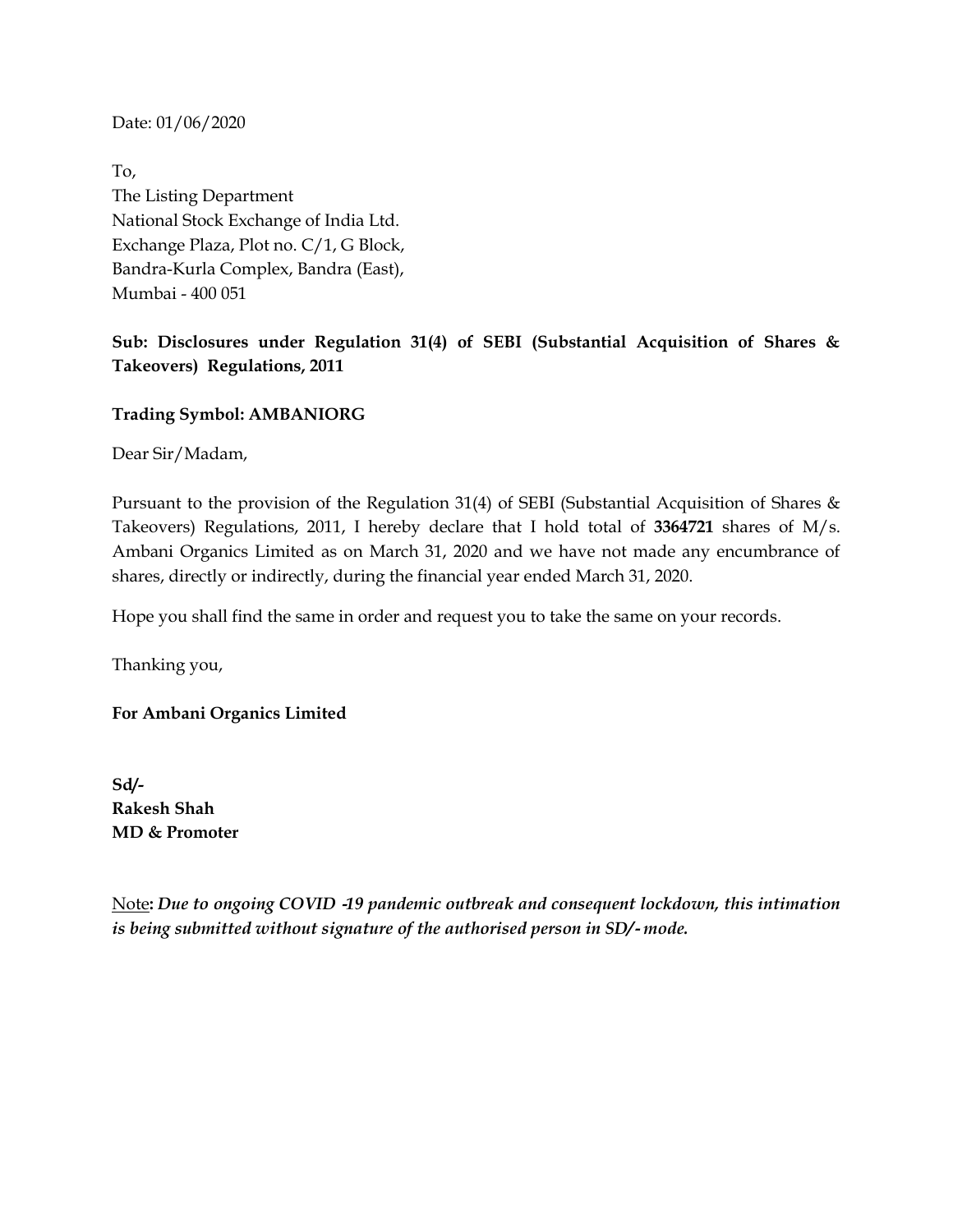To, The Listing Department National Stock Exchange of India Ltd. Exchange Plaza, Plot no. C/1, G Block, Bandra-Kurla Complex, Bandra (East), Mumbai - 400 051

# **Sub: Disclosures under Regulation 31(4) of SEBI (Substantial Acquisition of Shares & Takeovers) Regulations, 2011**

## **Trading Symbol: AMBANIORG**

Dear Sir/Madam,

Pursuant to the provision of the Regulation 31(4) of SEBI (Substantial Acquisition of Shares & Takeovers) Regulations, 2011, I hereby declare that I hold total of **314738** shares of M/s. Ambani Organics Limited as on March 31, 2020 and we have not made any encumbrance of shares, directly or indirectly, during the financial year ended March 31, 2020.

Hope you shall find the same in order and request you to take the same on your records.

Thanking you,

### **For Ambani Organics Limited**

**Sd/- Apooni Shah Whole time Director & Promoter**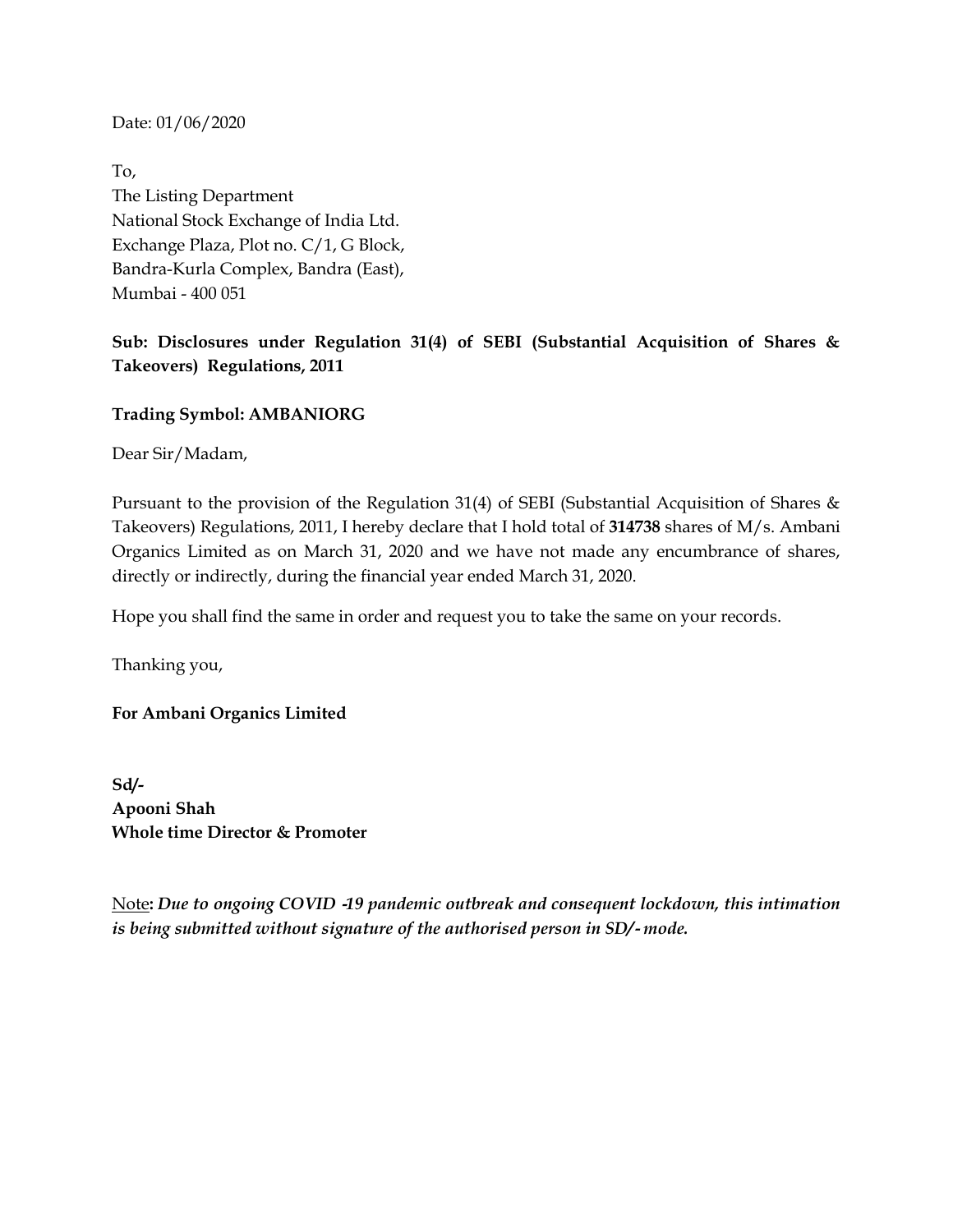To, The Listing Department National Stock Exchange of India Ltd. Exchange Plaza, Plot no. C/1, G Block, Bandra-Kurla Complex, Bandra (East), Mumbai - 400 051

# **Sub: Disclosures under Regulation 31(4) of SEBI (Substantial Acquisition of Shares & Takeovers) Regulations, 2011**

## **Trading Symbol: AMBANIORG**

Dear Sir/Madam,

Pursuant to the provision of the Regulation 31(4) of SEBI (Substantial Acquisition of Shares & Takeovers) Regulations, 2011, I hereby declare that I hold total of **1100** shares of M/s. Ambani Organics Limited as on March 31, 2020 and we have not made any encumbrance of shares, directly or indirectly, during the financial year ended March 31, 2020.

Hope you shall find the same in order and request you to take the same on your records.

Thanking you,

**For Ambani Organics Limited**

**Sd/- Paresh Shah CEO & Promoter**